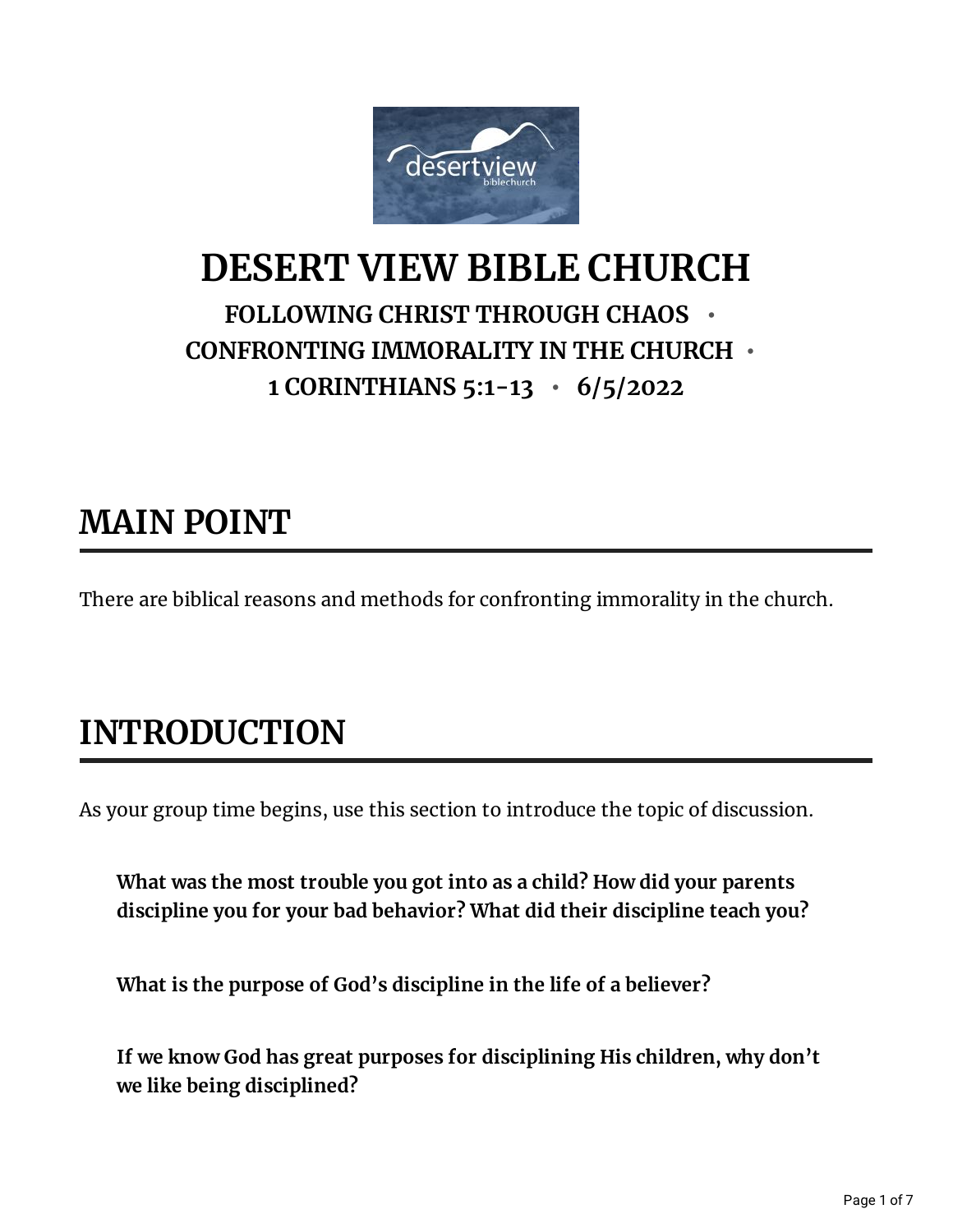All believers have a "sin sensitivity meter." For some of us, our sin sensitivity meters are working as designed. Whenever we do things, say things, or think things that don't line up with the Holy Spirit, we get a negative reading, allowing us to make adjustments to our actions and thoughts. Others have broken sin sensitivity meters. This was a problem among Corinthian believers. Their "sin sensitivity meters" were broken. People were openly living immoral lives, and no one in the church was trying to help.

## **UNDERSTANDING**

Unpack the biblical text to discover what the Scripture says or means about a particular topic.

**Does living in an immoral society justify casual acceptance of immorality? Why or why not?**

**READ 1 CORINTHIANS 5:1-5.**

**Why does Paul react so strongly about the immoral brother in the Corinthian church? What does he tell them to do?**

**What shocked Paul more—the sin or the church's attitude toward the sin? Why?**

Paul connected the problem of ignoring church discipline to arrogance within the corporate body  $(v. 6)$ . They had been blinded to the most offensive sins within the church—sins that even pagans in Roman Corinth wouldn't tolerate. They should have removed the offender from their fellowship. The purpose of this measure is revealed in verse 5.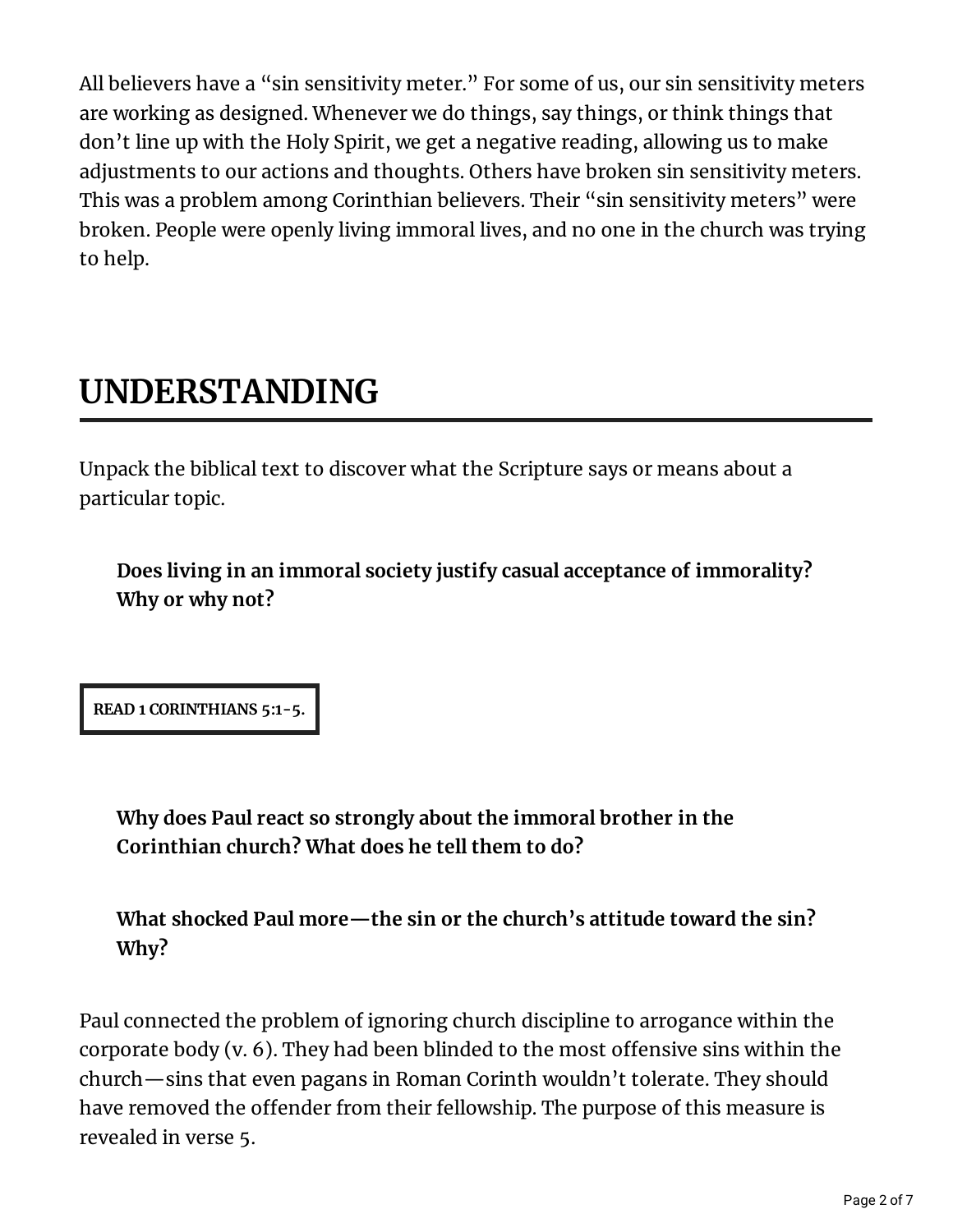**What** is the purpose of discipline for the offender?

**What are some of the reasons we overlook or ignore the sin in other's lives, especially in the church?**

**What is the dierence in dealing biblically with sin in the Christian community and becoming judgmental?**

**READ 1 CORINTHIANS 5:6-8.**

**From the yeast imagery, what is Paul's concern if this situation is allowed to continue without discipline?**

**Why is discipline necessary for the church body?**

**How does reecting on the gospel impact the way we approach our sinfulness and church discipline?**

Publicly known sin in the church must be handled with church discipline. Paul claims that when it's not, the consequences of this sin will spread throughout the church. When handled, this discipline helps the church focus on the greater cause and remain pure and healthy. On both a personal and corporate level, reflecting on Christ's work of forgiveness and reconciliation in our lives reminds us of our need to repent of sins and rely on His grace.

**How is discipline a reection of God's love for us?**

**READ 1 CORINTHIANS 5:9-13.**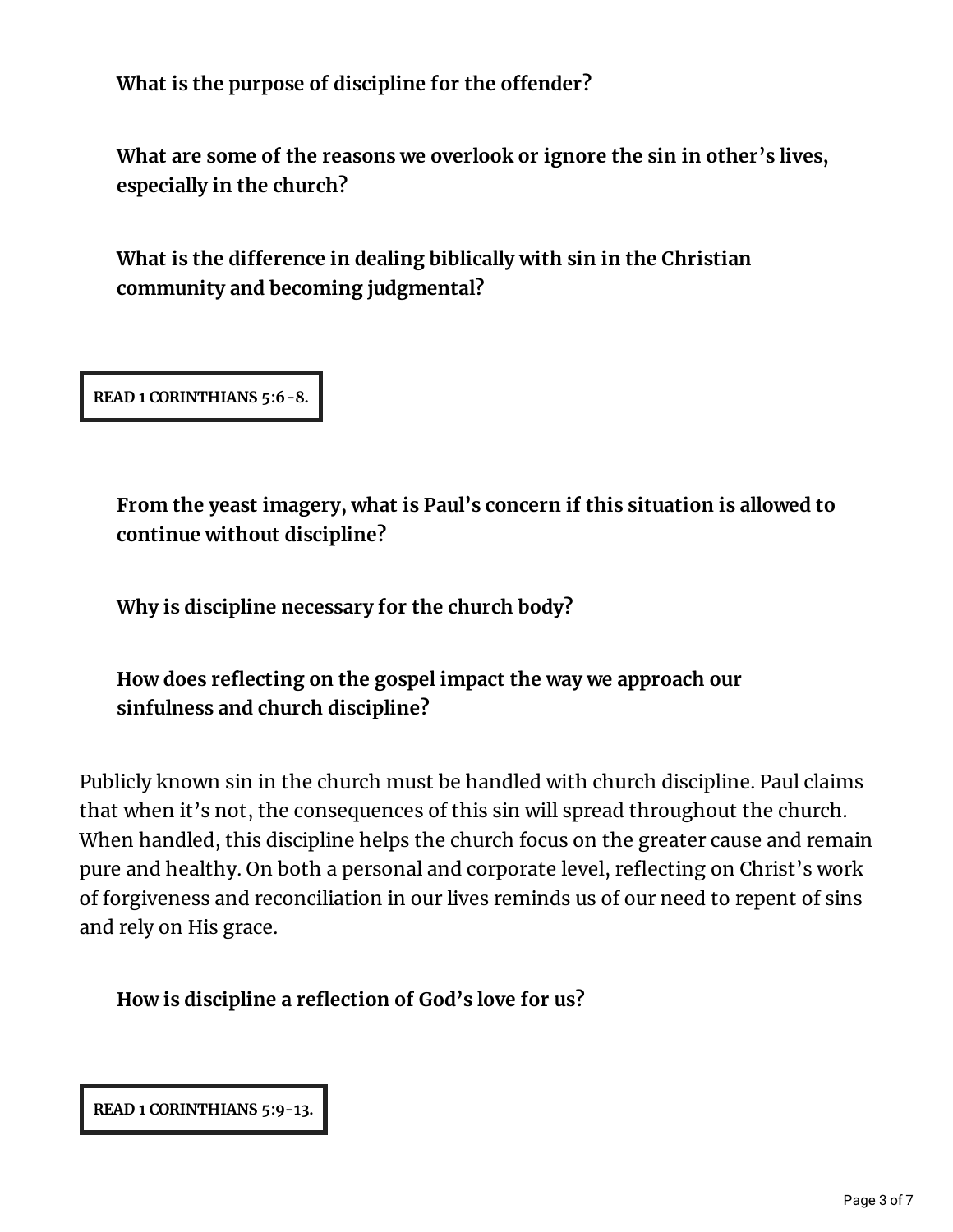In this passage, Paul wrote about the extreme end of the "sin confrontation" scale removing the unrepentant person from the church. But the point of this passage is the starting point for anyone who wants to know when, where, and how to confront sin in another's life.

**What is our responsibility when we see Christian friends not dealing with their sin?**

**What happens when a church is more concerned with judging those outside the church than evaluating their own behavior and motives? Are you more lenient and tolerant of Christians or non-Christians? Why?**

**If you were one of the believers at Corinth hearing this letter read, how would you have felt if you were one he said should be put away? If you were one who had to do the putting away? What must we do regardless of how we feel?**

### **APPLICATION**

Help your group identify how the truths from the Scripture passage apply directly to their lives.

**Why is purity within the body of Christ so important? How can help each other be pure?**

**What should we do when we see unrepentant sin in our church?**

**Why is discipline sometimes the necessary means for maintaining purity? How does discipline allow us to plant seeds with unbelievers?**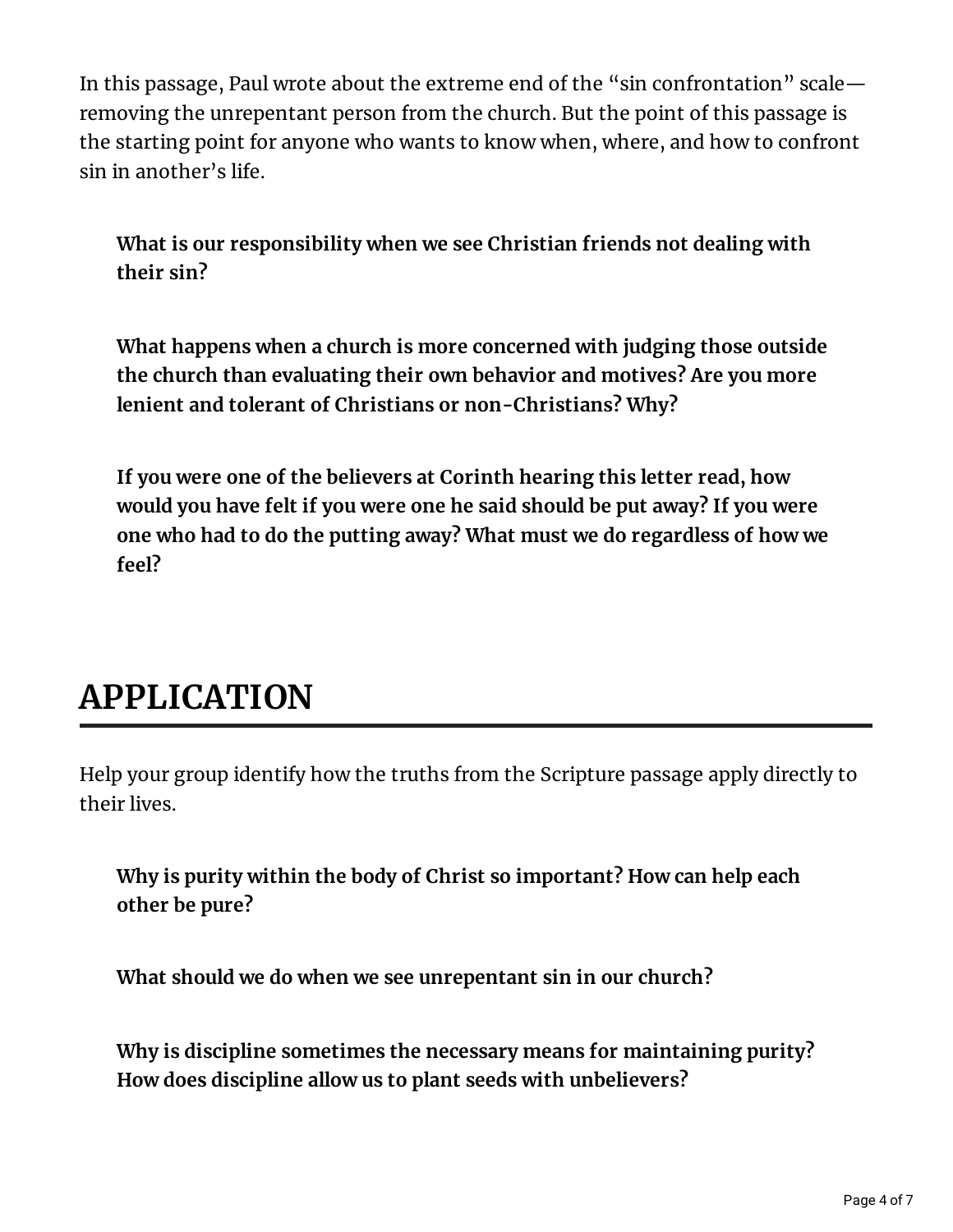**If we fail to put into practice this tough teaching and hold church members accountable for their actions, what do we risk happening in our church?**

## **PRAYER**

Pray each person in your group will take sin seriously, both in their own lives and in each other's lives. Pray for honest reflection, then confession and repentance.

#### **COMMENTARY**

#### **1 CORINTHIANS 5:1-13.**

5:1. The sin of divisions within the Corinthian church was not the only problem reported to Paul. A scandalous, immoral relationship existed among the members of the Corinthian church. Paul preached the need for sexual purity in response to salvation. In his absence a serious case of immorality emerged and the leadership of the Corinthian church failed to respond. Paul rebuked the church for their lack of moral indignation and response to the sinner who was a professing Christian.

5:2. Paul did not address the sinner. The sin was obvious, public, and scandalous. He focused his criticism on the congregation that ignored the sinner's conduct. They should have been filled with grief, both for the sinner who had fallen into sin and for the reputation of the church that was suffering because of the scandal. Instead of grief they were inflated with pride. Pride fails to admit wrong and the members tolerated the sinner and continued to treat him as a brother in good standing. They appeared unaware or unconcerned about what the scandal was doing to their church.

5:3. As an apostolic judge, Paul issued a "judicial opinion"—a banishment of the offender but with a view toward ultimate restoration. Taking up the language of a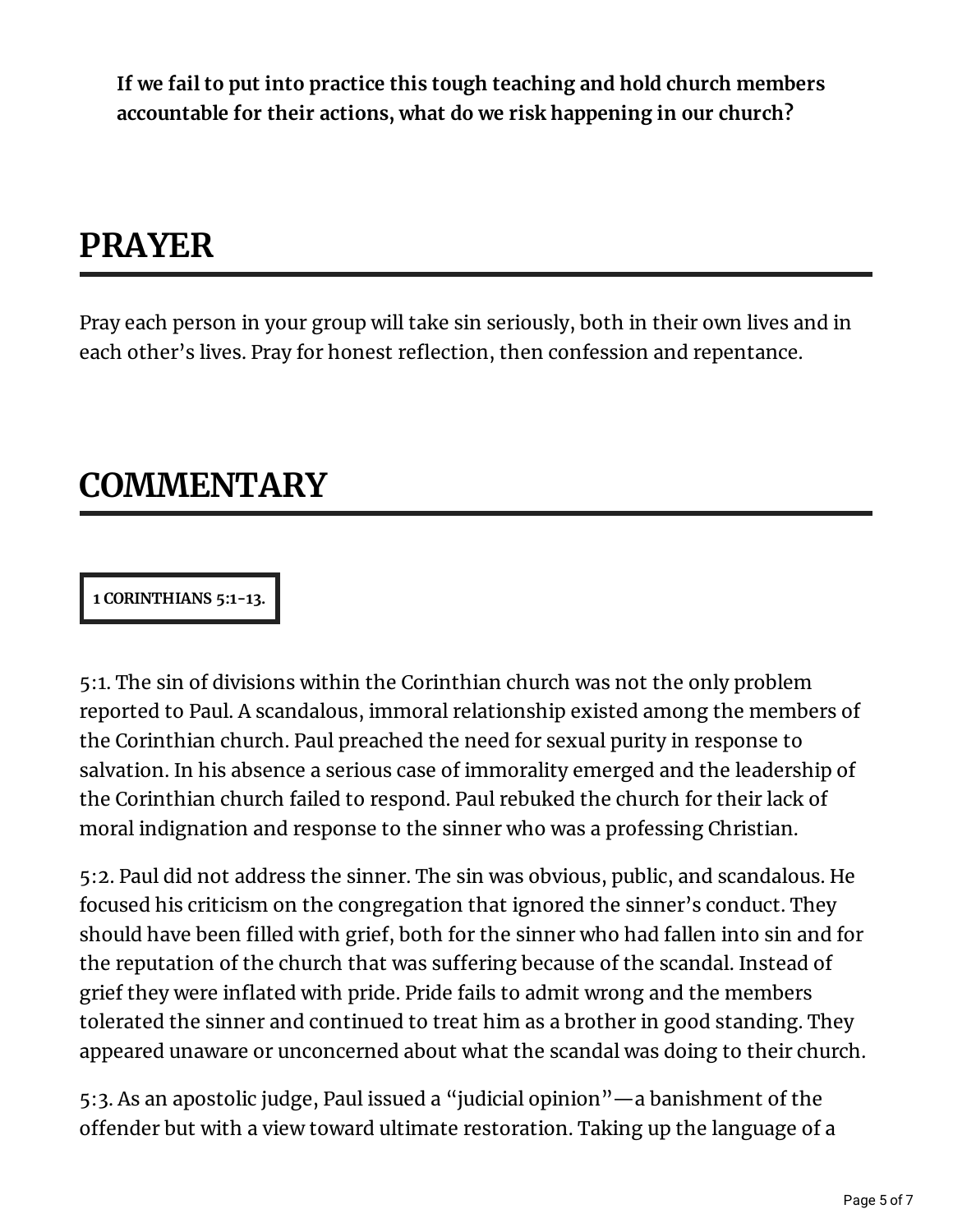legal trial, he used at least 10 legal idioms in these verses. Beginning with the phrase I have already decided ... as though I were present (literally "I have judged as one who is present"), Paul's terms echoed the language from secular courts.

5:4-5. Paul declared that the assembled corporate body was capable of judging the offender in the name of their Lord because he, as an apostle, had already rendered his legal decision as though he were present. Paul's legal perspective on this case would have supported the church body that possessed the authority of the Lord Jesus to render a decision on this sin. They had the authority to remove him (2:2) from their midst for the destruction of the flesh. This may refer to physical judgments such as sickness or even death (11:30). If the person were a true believer, banishment to Satan's domain would cause misery and possibly repentance. Paul expressed hope for the guilty person's ultimate restoration with the legal phrase, so that his spirit may be saved on the appointed Day of the Lord (Rom. 2:6,9).

5:6. Boasting within the corporate body gives rise to tolerance of corporate sins (v. 2, "inflated with pride"). The yeast of arrogant hypocrisy had spread throughout the Corinthian batch of dough.

5:7-8. With a wordplay on the expression Christ, our Passover lamb, Paul offered a threefold solution to this corporate arrogance: (1) their recognition of what Christ as their Passover did to deliver them from death; (2) their acknowledgment that Christ as their Passover rendered them clean (unleavened) before the Lord; and (3) their remembrance that as they observed Christ as the Passover, they were to purge their household of malice and evil to celebrate with sincerity and truth.

5:9. Paul reminded the Corinthian church how they should respond to immorality and other sins in the church. It is evident from Paul's mention of a previous letter that 1 Corinthians was not the first correspondence he had with the church. Paul had previously addressed these issues in a letter that has not been preserved. He had given them a command not to associate with sexually immoral people but they had misunderstood what he meant.

5:10. When Paul referred to sexually immoral people he did not intend for the believers to avoid business or social contacts with unbelievers (this world's immoral people). To separate from such people would mean Christians would have to leave the world. Paul referred to normal associations but not entanglements such as marriage, business partnerships, and other ties that he would forbid as unwise involvements with unbelievers (2 Cor. 6:14). Paul included the greedy ... swindlers, and idolaters as